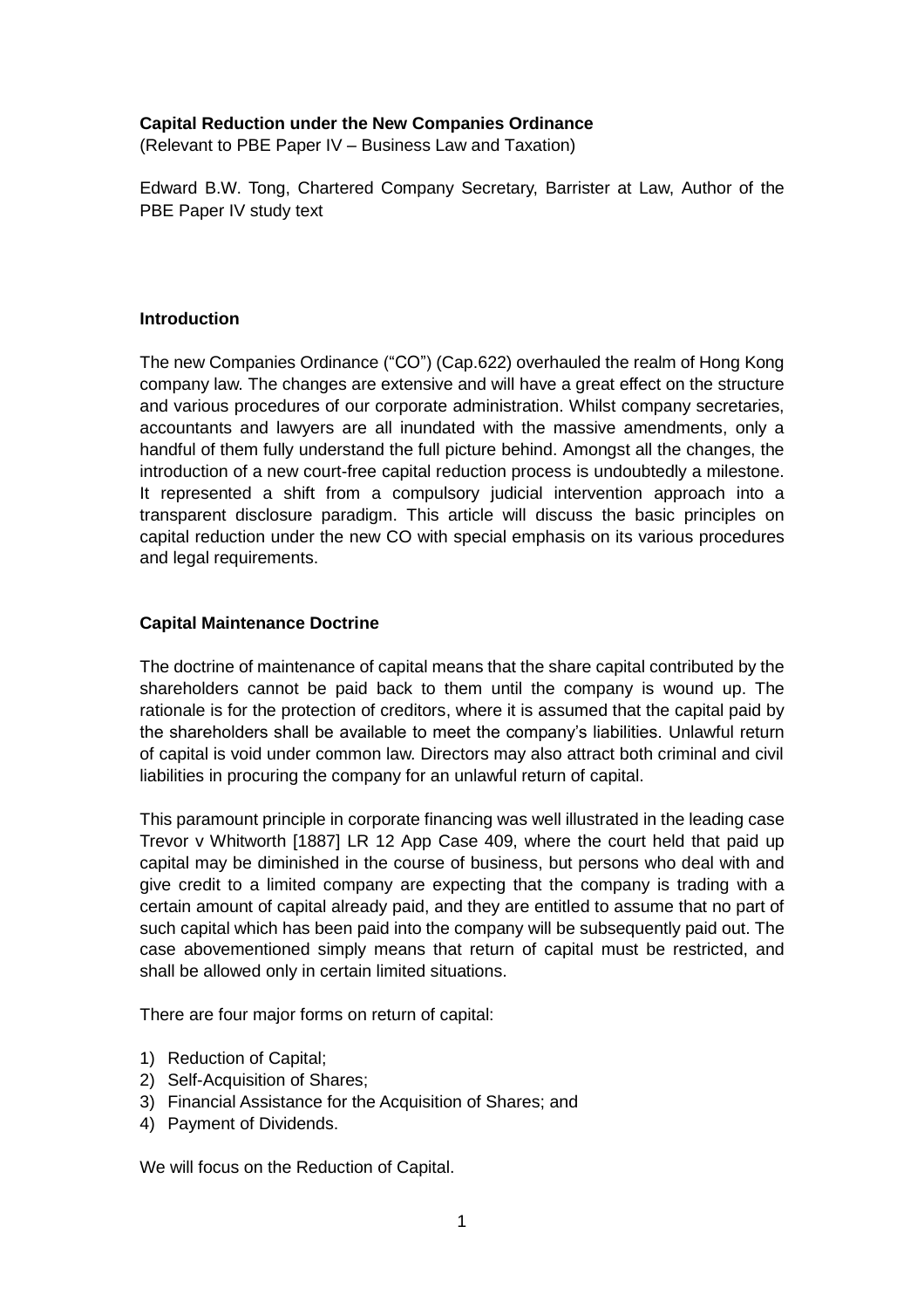## **The Forms on Reduction of Capital**

Reduction of Capital can be achieved in three forms:

- 1) Returning paid-up capital to shareholders;
- 2) Extinguishing or reducing the liability on unpaid shares; or
- 3) Cancelling any paid-up share capital.

The first form is to make payment directly to shareholders. The second form is to allow holders of partly paid shares to be relieved from their liabilities on the outstanding amounts. The last form is not a direct return of capital, but a reduction of the figure of paid-up capital in the company's accounts.

### **The Court Sanctioned Approach**

Before the advent of the new CO (Cap.622), it is a compulsory requirement that all the capital reduction procedures shall be approved by court (owing to the reason stated above). The court sanctioned procedure still maintained in the new CO (Cap.622). A company, accompanied by a duly passed special resolution, can request the court to approve its application for share capital reduction (Sub div.3 (s.211(b))). The procedure for court confirmation under s.211(b) is similar to the old CO (Cap.32). Though there is no longer a need to have an authorization provision in the articles as required by the old CO (Cap.32). A company can reduce its capital based on the relevant sections in the CO, but the power is still subject to the company's articles (if any) (s.210(3)).

Generally, the following four requirements must be satisfied before a reduction of capital would be approved by the court:

Firstly, the shareholders must be treated equitably. For example, if the capital has been returned proportionately then this requirement shall be prima facie satisfied. Though the court may still confirm the reduction if those who are not treated equally have consented to the reduction (Re Jupiter House Investments Ltd [1985] BCLC 222, 224).

Secondly, the proposal must be fully explained to the shareholders, so that they can make an informed decision. The explanation usually includes the reasons for the reduction (Re South China Strategies Ltd [1996] 4 HKC 182), the possible disadvantage and the interests of the directors involved in the proposal (Re Campaign Holdings Pty Ltd [1989] 15 ACLR 762).

Thirdly, the creditors are entitled to object if the reduction of capital involves either a return of capital to the shareholders or a cancellation of liabilities for unpaid capital (s.226(2), s.227). The court must then settle a list of creditors entitled to object (s.227(2)), and will only make the order confirming the reduction if all of them are willing to give consent or their debts to be fully discharged (s.229).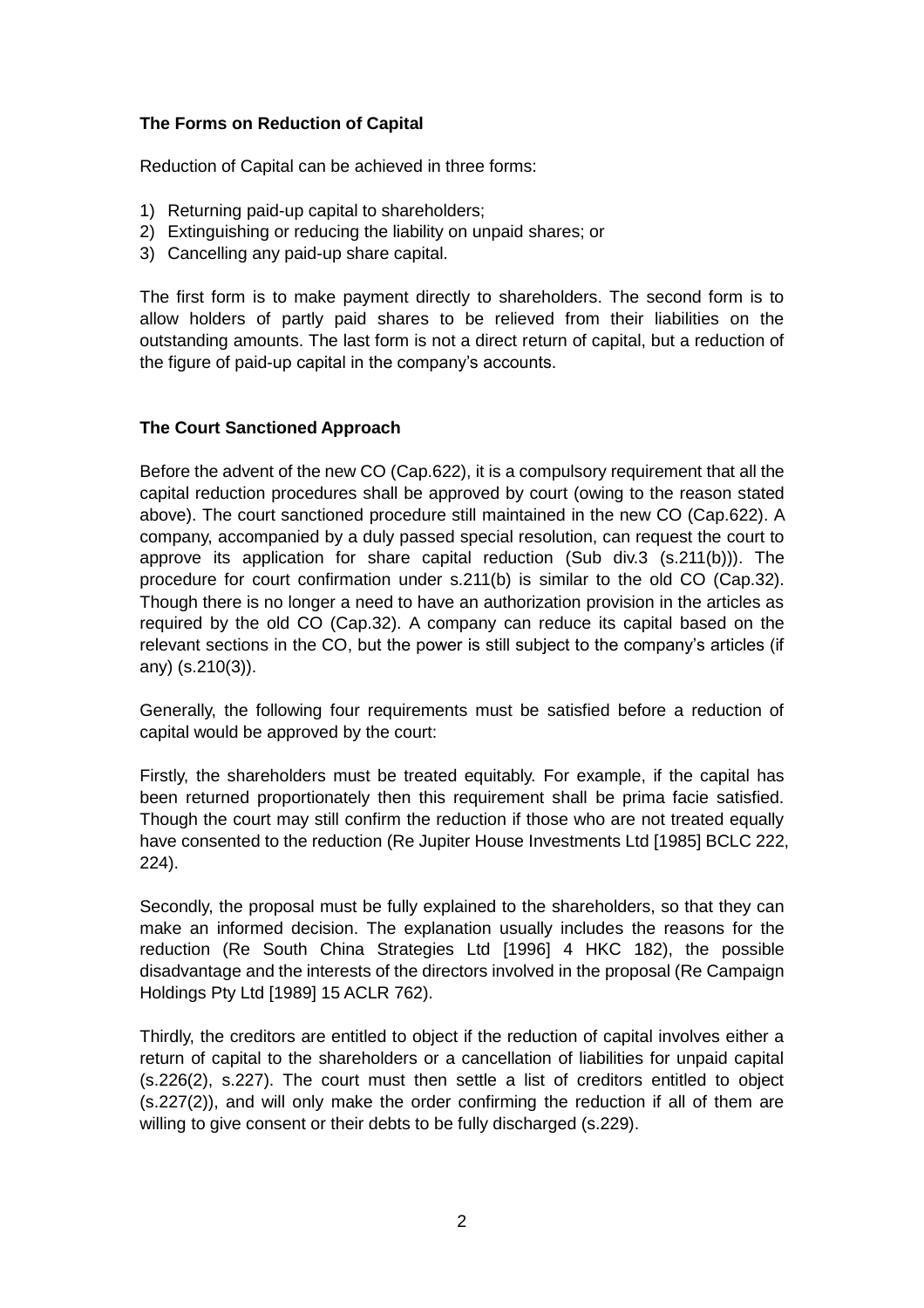Fourthly, there must be a discernible purpose for the reduction. It means there must be a clear purpose or some reasons for justification on the reduction which can be demonstrated with evidence to the court (Re Lippo China Resources Ltd [1998] 1 HKC 161). One of the well accepted reason is that the reduction is to return to the shareholders the capital that is in excess of the wants of the company as a result of a scaling down of the company's business operation (Re Fuji Copian [HK] Ltd [2004] HKEC 1298).

# **The Solvency Statement**

The solvency test is an alternative court free procedure first introduced under the new CO (Cap.622). It supposes to be a quicker and simpler method, and it seems to be a much better option for a company which is clearly solvent (a financially healthy company without much need for supervision from court). Though, companies may still free to choose the court confirmation method for the sake of prudence and higher certainty in legality. The procedures in details are:

- 1) The directors to issue a solvency statement (s.216)
- 2) The company to pass a special resolution (s.215)
- 3) Publish a notice concerning the company's approval of the reduction (s.218)
- 4) Both members and creditors have a five weeks period to apply to court in objecting the reduction (s.220)
- 5) The reduction must be registered in the Companies Registry (within 7 weeks after the resolution) if there is no application of objection or the court already approved the reduction  $(s.223 - s.225)$
- 6) The reduction becomes effective upon registration (s.215(2))

Obviously, the solvency statement is the core of the whole episode. In plain English, it is a statement to be executed by each of the directors where they formed the opinion that the company can satisfy the test by fully paying off its debts within 12 months after the reduction in case of winding up; or in any other cases, for any of its debts as they become due in the period of 12 months immediately following the reduction (s.205).

Beside that, the special resolution must be passed within 15 days after the execution of the solvency statement (s.216(2)). Those members related (if it only affects certain members) to the reduction are prohibited to vote  $(s.217(2)(3))$ . There will be no restriction on voting if the reduction applies equally to all issued shares. Finally, the notice must be published in the Gazette stating that the company has approved the reduction (s.218(1)). The company must also publish a notice in the newspaper, or alternatively, notify each of the creditors.

Reserves arising from a reduction share capital can be regarded as realized profits and is distributable to shareholders as dividends (s.214).